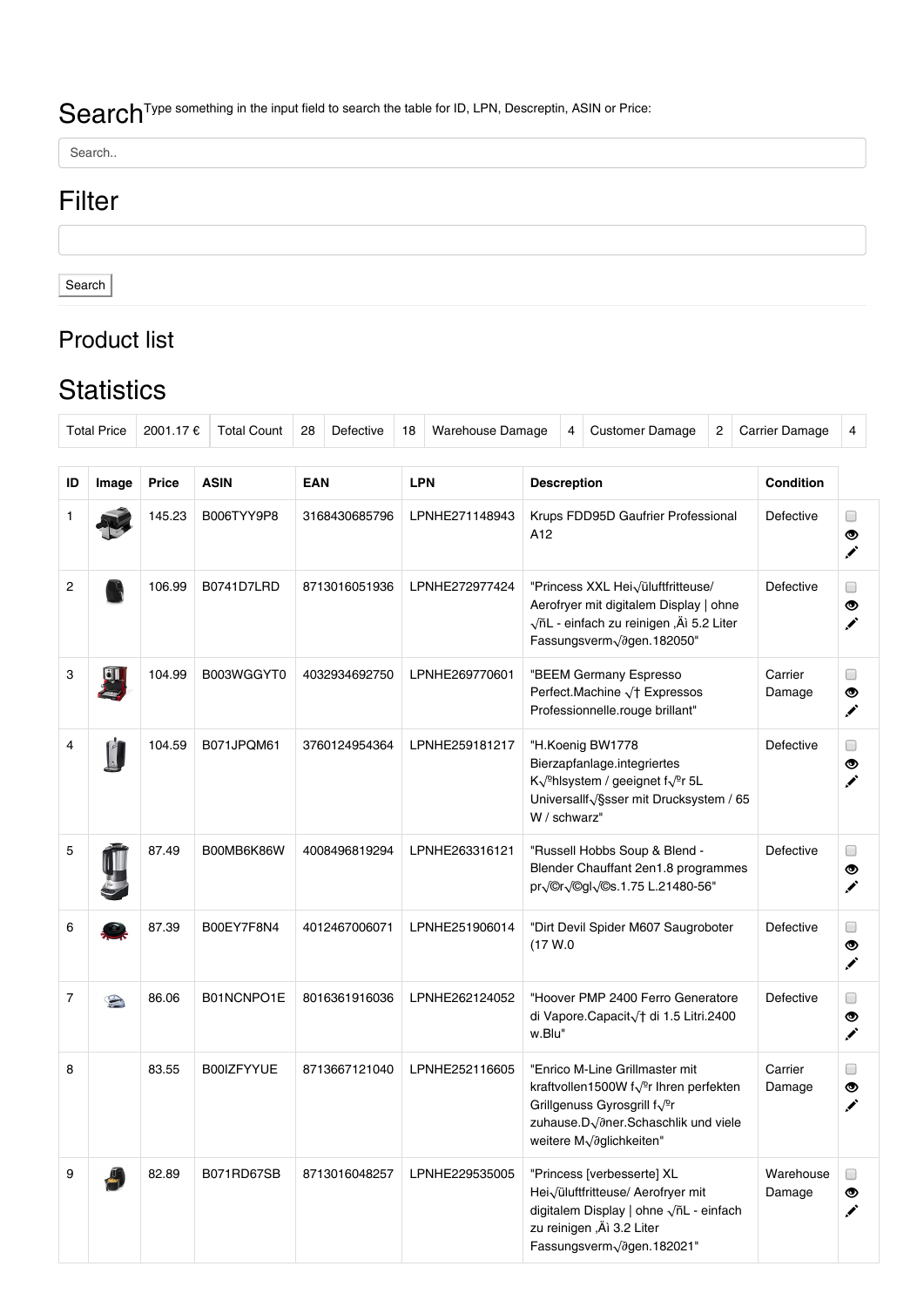| ID | Image | Price | <b>ASIN</b> | <b>EAN</b>    | <b>LPN</b>     | <b>Descreption</b>                                                                                                                                                                                             | Condition           |                  |
|----|-------|-------|-------------|---------------|----------------|----------------------------------------------------------------------------------------------------------------------------------------------------------------------------------------------------------------|---------------------|------------------|
| 10 |       | 81.75 | B000VZ4VRW  | 3263777190016 | LPNHE252124450 | Riviera & Bar QD782A Machine à<br>Pain                                                                                                                                                                         | Defective           | $\Box$<br>◉<br>╱ |
| 11 |       | 79.99 | B0000D85NT  | 4056256554732 | LPNHE263120417 | "Efbe-Schott Malina E 2 Zentrifugal-<br>Entsafter.auch zum Kartoffelreiben inkl.<br>Filterstreifen"                                                                                                            | Defective           | $\Box$<br>◉<br>✔ |
| 12 |       | 79.9  | B001F0R1FG  | 3663361254702 | LPNHE263186217 | "HP 05A Original Toner (geeignet f $\sqrt{2}$ r<br>HP LaserJet P2035.HP LaserJet<br>P2055) schwarz"                                                                                                            | Carrier<br>Damage   | $\Box$<br>◉<br>✔ |
| 13 |       | 78.83 | B00X8AVRTW  | 3523930077883 | LPNHE259175978 | Domoclip DOC139 Mini Four 30 L<br>3300 W                                                                                                                                                                       | Defective           | $\Box$<br>◉<br>╱ |
| 14 |       | 77.86 | B06Y34SXKS  | 8435484013673 | LPNHE252052189 | "Cecotec<br>599392031¬†,Ä쬆Mikrowelle.schwarz"                                                                                                                                                                  | Warehouse<br>Damage | $\Box$<br>◉<br>╱ |
| 15 |       | 75.35 | B00V5XH4ZU  | 3196206090048 | LPNHE263730253 | "Lagrange 609004 Blender Blanc 19                                                                                                                                                                              | Defective           | $\Box$<br>◉<br>✔ |
| 16 |       | 69.99 | B01CQX2ZQU  | 3016661147050 | LPNHE272977875 | "Moulinex OX4448 Optimo Forno<br>Elettrico con Capacit / + di 19<br>L.Potenza 1380 W"                                                                                                                          | Defective           | $\Box$<br>◉<br>✔ |
| 17 |       | 63.99 | B003JZAQZC  | 4012467001373 | LPNHE262234440 | Dirt Devil M137 Gator Akku<br>Handsauger / 18 V / schwarz silber                                                                                                                                               | Defective           | $\Box$<br>◉<br>╱ |
| 18 |       | 60.6  | B06VSV1KX8  | 8016361933262 | LPNHE272569958 | "Hoover Lander La71_LA10011<br>Aspirapolvere a Traino Senza<br>Sacco.700 W.1.2 Litri.78<br>Decibel.Bianco/Grigio Traslucido"                                                                                   | Defective           | $\Box$<br>◉<br>╱ |
| 19 |       | 59.07 | B000PGNKWE  | 787269212091  | LPNHE252481926 | Cloer 5928 Espresso-Kocher / 365 W /<br>f $\sqrt{2}$ r 3-6 Tassen Espresso /<br>Edelstahlgeh√§use                                                                                                              | Defective           | ◉<br>✔           |
| 20 |       | 58.89 | B01NAWFDLU  | 4008496872923 | LPNHE271733585 | "Russell Hobbs 23560 56 Maxi<br>Cookware Digital Steamer with<br>Programmable Delay Timer 3/BPS<br>100% BPA Free Steamer Tray and<br><b>Rice Bowl</b><br>10.5 Litre.1000 Watt.Stainless<br>Steel.Silver/Black" | Defective           | $\Box$<br>◉<br>✔ |
| 21 |       | 57    | B0748NLHNN  | 4242002968957 | LPNHE270985751 | Bosch Tassimo My Way TAS6002<br>Multigetr <sub>VS</sub> nkeautomat (1500 W)<br>mystical schwarz                                                                                                                | Defective           | U<br>◉<br>╱      |
| 22 |       | 53.28 | B00FZP2FSU  | 5054184131109 | LPNHE250281727 | "Samsung CLT-K4092S/ELS Laser<br>toner 1500pages Black laser toner &<br>cartridge - laser toner & cartridges<br>(Laser toner.1500 pages.Black.1<br>$pc(s)$ "                                                   | Customer<br>Damage  | $\Box$<br>◉<br>✔ |
| 23 |       | 47.13 | B00EP8HX58  | 8016361867659 | LPNHE261833570 | "Hoover SSNH1000 Pistola a Vapore<br>Steamjet Handy Pod.Blu"                                                                                                                                                   | Customer<br>Damage  | $\Box$<br>◉<br>✔ |